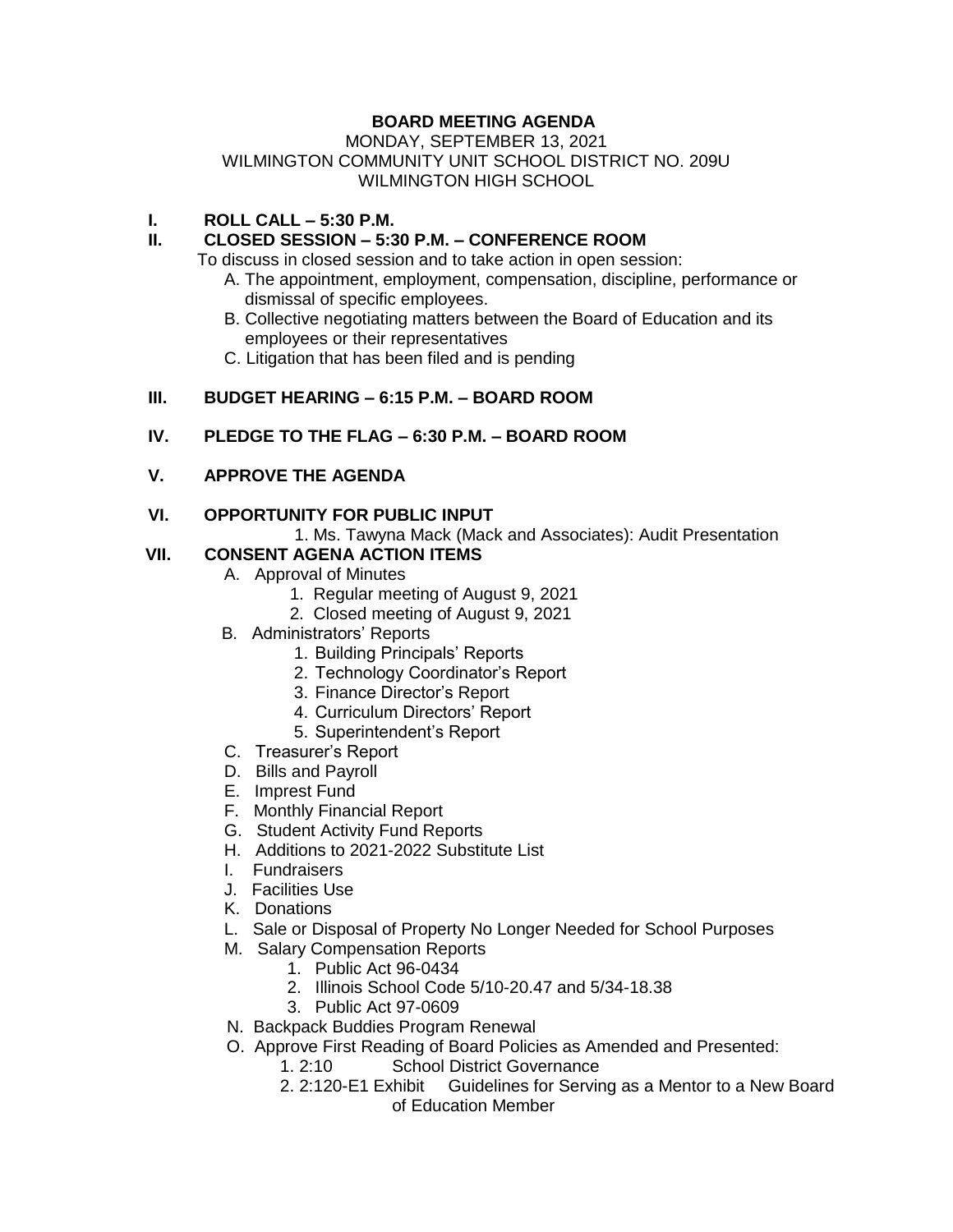- 3. 2:125-E3 Exhibit Resolution to Regulate Expense Reimbursements
- 4. 2:130 Board-Superintendent Relationship
- 5. 2:220-E7 Exhibit Access to Closed Meeting Minutes and Verbatim Recordings
- 6. 2:240 Board Policy Development
- 7. 2:240-E1 Exhibit Press Issue Updates
- 8. 2:240-E2 Exhibit Developing Local Policy
- 9. 2:30 School District Elections
- 10.5:10 Equal Employment Opportunity and Minority Recruitment
- 11. 5:200 Terms and Conditions of Employment and Dismissal
- 12. 5:210 Resignations
- 13. 5:220 Substitute Teachers
- 14. 5:250 Leaves of Absence
- 15. 5:60 Expenses
- 16. 6:145 Migrant Solutions
- 17. 6:160 English Learners
- 18. 6:235 Access to Electronic Networks
- 19. 6:255 Assemblies and Ceremonies
- 20. 6:260 Complaints about Curriculum, Instructional Materials, and Programs
- 21. 6:280 Grading and Promotion
- 22. 6:80 Teaching about Controversial Issues
- 23. 7:280 Communicable and Chronic Infectious Disease
- 24. 8:90 Parent Organizations and Booster Clubs
- P. Approve Board Policy Undergoing 5-Year Review
	- 1. 1:10 School District Legal Status
	- 2. 1:20 District Organization, Operations, and Cooperative Agreem ents
	- 3. 1:30 School District Philosophy
	- 4. 2:220 E4 Exhibit Open Meetings Minutes
	- 5. 3:30 Chain of Command
	- 6. 6:100 Using Animals in the Educational Program
	- 7. 6:170 Title I Programs
	- 8. 7:220 Bus Conduct
	- 9. 7:230 Misconduct by Students with Disabilities
- Q. Ratify the Approval of Resolution 12-21: Return to School Re-Opening Plan

#### **VII. OTHER ACTION ITEMS**

- A. Consent Agenda Action Items
- B. Personnel
	- 1. Resignations or Terminations
		- a. One WHS Drafting, Industrial Ed, and Physical Ed Teacher
		- b. One WMS 12-month, 8-hour Custodian
	- 2. Retirements
		- a. One Cafeteria Employee
	- 3. Leaves of Absence
		- a. One WMS P.E./ Health Teacher
		- b. One Bruning Kindergarten Teacher
	- 4. Reassignments
	- 5. Recommendations for Employment
		- a. One WMS Head Track Coach
		- b. One WMS Head 8<sup>th</sup> Grade Girls' Basketball Coach